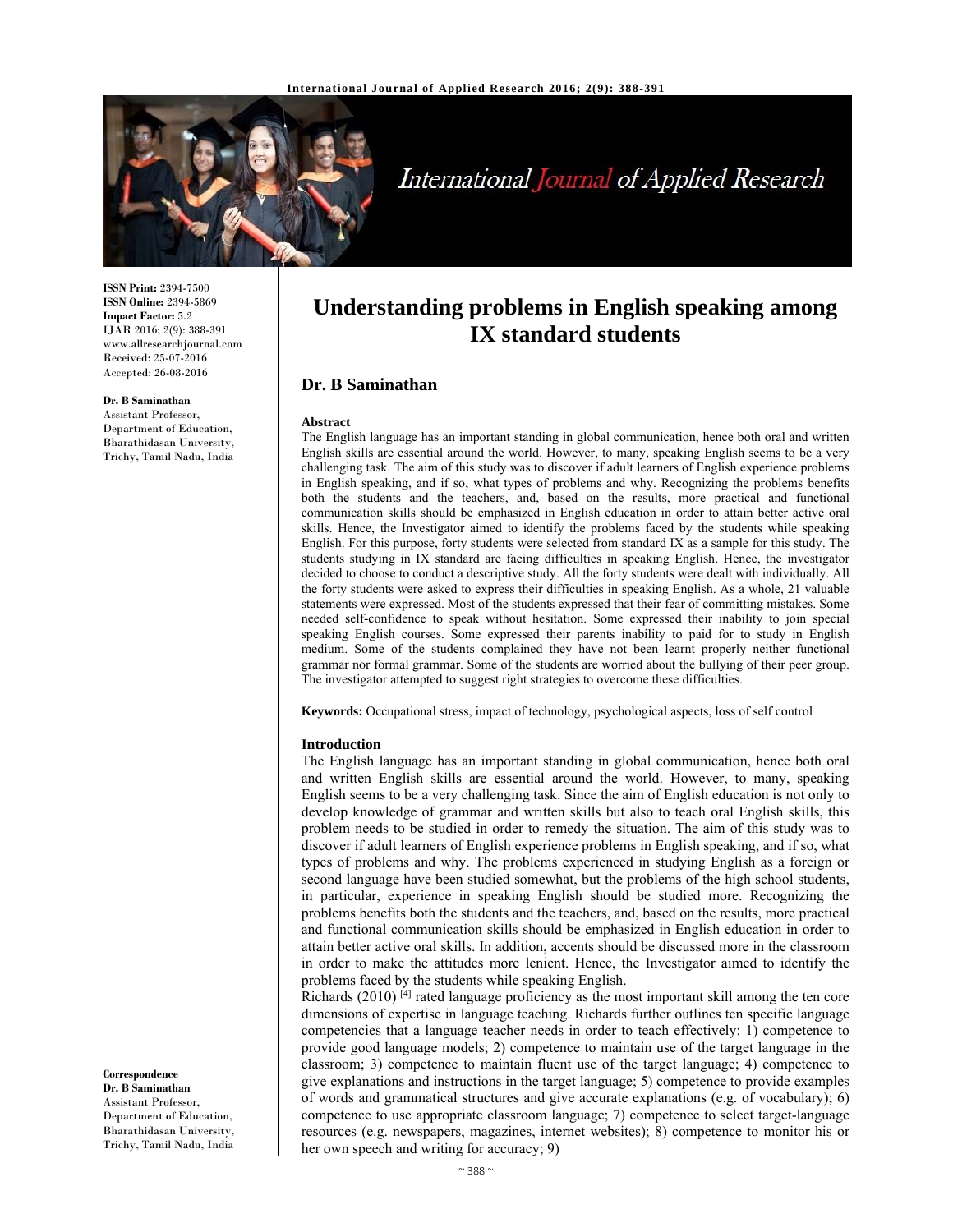competence to give correct feedback on learner language; 10) competence to provide input at an appropriate level of difficulty. Clearly, each of these language competences is closely related to a teacher's ability to speak the target language fluently and confidently in class room.

#### **Second language acquisition**

Second language acquisition is an important field in this study. Theory from speech production will also be used to briefly describe the speech process. According to Hansen Edwards & Zampini (2006: 6) The theory section will discuss speech production and also other areas of linguistics, speech perception, universals and markedness, and language anxiety, which might help to explain the factors that contribute to difficulties in speaking English, and then the factors that might cause difficulties in speech production. Research on second language acquisition (SLA) is, of course, an important source of knowledge for this research because it offers explanations for how one learns to speak a second language (SL), and more importantly, what type of factors influence the learning process.

#### **Factors that affect speech production**

The factors connected to speech production in this study will be divided into categories based on Moyer's classification of factors that affect language learning. Moyer's classification is adapted from Schumann's (1979) acculturation model, which will also be used in the analysis of the current study's results. Schumann studied L2 learners residing in the target language (TL) country, and his acculturation model concentrates on social factors that affected the learners' integration into the TL culture. Moyer's classification includes other factors besides social factors, which is why it will be used in categorizing the results of this study.

Schumann's (1978) classification of different factors that affect language learning into five categories: 1) neurological factors; 2) affective and personality factors;3) cognitive and aptitude factors;4) instruction and input factors;5) social factors.

In this study, the investigator classified the problems faced by the students is into five categories: 1) Psychological Problems; 2) Economical Problems; 3) Academic Problems; 4) Parents; and 5) Environment.

#### **Review of related literature**

The investigator made a careful review of most relevant studies. In this section, the investigator first briefly describe some important theoretical perspectives on English language (L2) oral production in the fields of L2 acquisition and pedagogy. Levelt's (1989) speech production model is probably the most influential theory in relation to research into second language (L2) processing. The Levelt's model identifies three processing components (conceptualizer, formulator, and articulator), each of which functions differently in the process of speech production. The conceptualizer is responsible for conceptualizing the message, i.e., generating and monitoring messages; the formulator for formulating the language presentation, i.e., giving grammatical and phonological shape to messages; and the articulator for articulating the language, i.e., retrieving chunks of internal speech and executing the message.

#### **Need for the study**

The aim of English language education is to provide learners with the capabilities to understand the language and the ability to both write and speak it. If learners are not able to speak English, this aim has not been fully achieved. Thus, it is necessary to study this issue in order to discover if people indeed have problems with speaking, and if they do what kind of problems and why. More insight into this might be able to help develop the teaching of English speech production and thus the abilities of English learners.

## **Scope of the study**

This study attempts to acquire useful information about this problem by analyzing the statements given by the students regarding the problems of speaking English. The aims are to discover the students' difficulties in speaking English and preparing suitable remedial teaching programmes for our classroom setting.

#### **Objectives of the study**

The following are the objectives arrived for the study

- To identify the difficulties perceived by the students in English speaking.
- To understand the difficulties perceived by the students in English speaking.
- To make an attempt to prepare a remedial package to overcome the difficulties in English speaking.

#### **Hypothesis of the study**

Understanding the problems perceived by the students is leads to prepare remedial packages in speaking English among IX standard students.

#### **Tool for the study**

Tool for identification of problem.

The students were asked to narrate their difficulties in speaking English. They were instructed to be free to express their difficulties. They were assured the confidentiality of their statements.

#### **Sample for the study**

The present study was carried out at St. Mary's Higher Secondary School, Trichy, Trichy district, in Tamil Nadu. Forty students were selected from standard IX of the school formed as a sample for this study.

#### **Methodology of the study**

In this study, all the students in IX standard 'A' section have been selected for this study. The students studying in IX standard are facing difficulties in speaking English. Hence, the investigator decided to choose to conduct a descriptive study. All the forty students were dealt with individually.

#### **Conducting the experiment**

All the forty students were asked to express their difficulties in speaking English. They were instructed to be free to express their difficulties in speaking English. They were assured the confidentiality of their statements. As a whole, 21 valuable statements were expressed. Most of the students expressed that their fear of committing mistakes. Some needed self-confidence to speak without hesitation. Some expressed their inability to join special speaking English courses. Some expressed their parents inability to paid for to study in English medium. Some of the students complained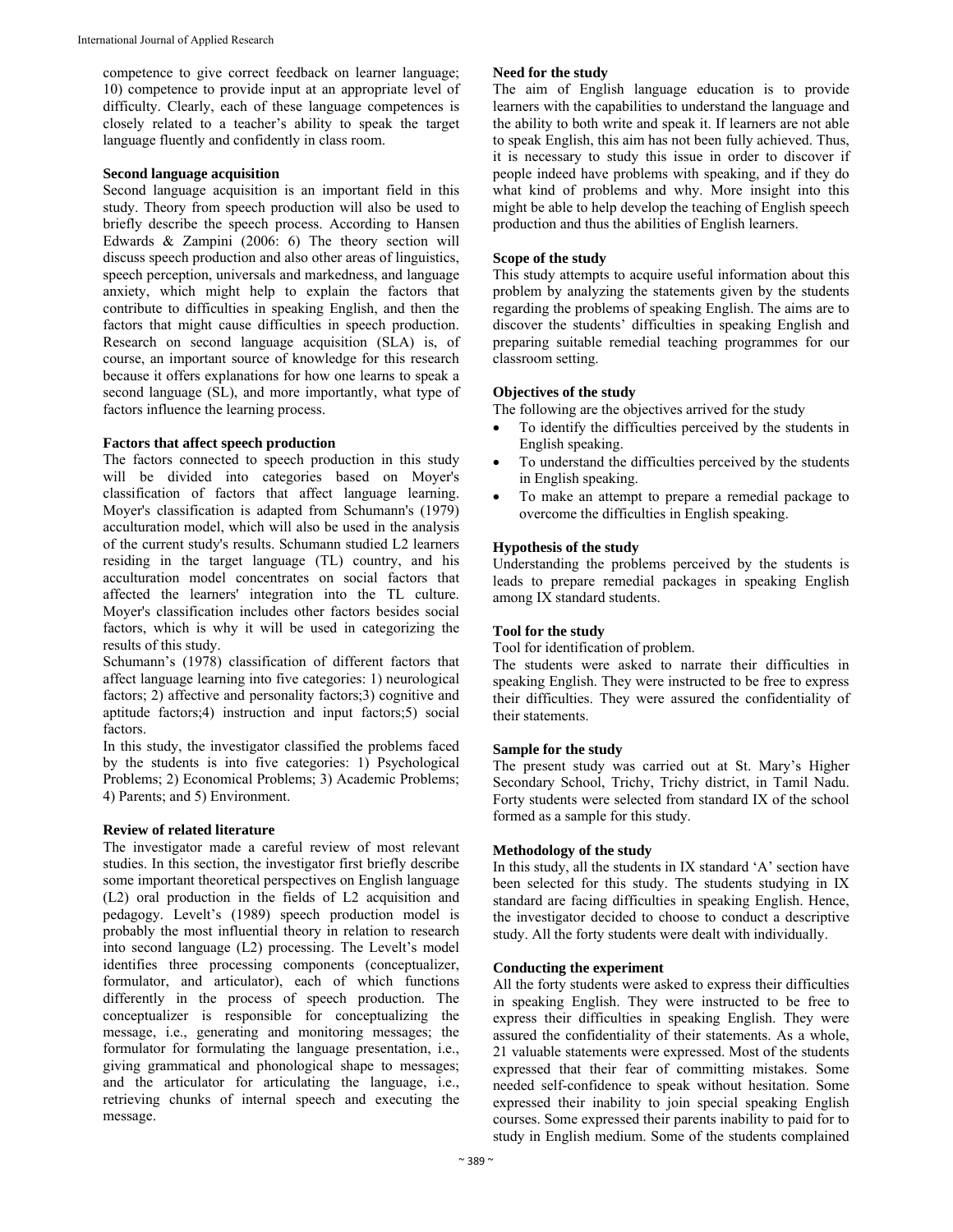they have not been learnt properly neither functional grammar nor formal grammar. Some of them are worried about their parents' attitude towards watching English programme. Some of the students are worried about the bullying of their peer group.

The following are the difficulties faced by the students in English speaking.

- $\triangleright$  Fear of Committing Mistakes
- $\geq$  Fear of wrong pronunciation<br> $\geq$  Fear of construction of senter
- Fear of construction of sentences
- Fear of Grammatical Mistakes
- Lack of self Confidence
- Not afford to study in English medium
- Not able to attend any special spoken English courses
- $\checkmark$  Not able to buy any materials

No encouragement from parents for speaking English

• No opportunity to speak English

- No opportunity to listen
- Writing English as Knowledge not as a skill
- Neither functional grammar nor formal grammar is learnt property.

No such class room situation.

- Parents are illiterate
- They don't allow us to study in English medium.
- Even if we watch some English programme they don't allow us, rather they misunderstand us.
- Home and school, the society where I 'am' is only concentrate in Tamil
- No chance of listening nor speaking
- Even if speak one or two sentences students make fun of us.
- They pass irrational comments such as
- Over seen etc,

| S. No.         | <b>Problems</b>                         | <b>Frequency</b> |                | <b>Statement</b>                                                  |
|----------------|-----------------------------------------|------------------|----------------|-------------------------------------------------------------------|
|                | <b>Psychological</b><br><b>Problems</b> | 28               | ≻              | Fear of Committing Mistakes                                       |
|                |                                         | 19               | ⋗              | Fear of wrong pronunciation                                       |
|                |                                         |                  |                | Fear of construction of sentences                                 |
|                |                                         | 23               | ⋗              |                                                                   |
|                |                                         | 11               | ⋗              | Fear of Grammatical Mistakes                                      |
|                |                                         | 18               | ⋗              | Lack of self Confidence                                           |
| $\mathfrak{D}$ | <b>Economical</b><br><b>Problems</b>    | 9                | ✓              | Not afford to study in English medium                             |
|                |                                         | 8                | ✓              | Not able to attend any special spoken English courses             |
|                |                                         |                  | ✓              | Not able to buy any materials                                     |
|                |                                         | 8                | ✓              | No encouragement from parents for speaking English                |
| 3              | <b>Academic Problems</b>                | 8                | ٠              | No opportunity to speak English                                   |
|                |                                         |                  | ٠              | No opportunity to listen                                          |
|                |                                         | 9                | ٠              | Writing English as Knowledge not as a skill                       |
|                |                                         | 10               | $\bullet$      | Neither functional grammar nor formal grammar is learnt properly. |
|                |                                         | 6                | $\bullet$      | No such class room situation.                                     |
| 4              | <b>Parents</b>                          | 12<br>10<br>8    | $\blacksquare$ | Parents are illiterate                                            |
|                |                                         |                  | ٠              | They don't allow us to study in English medium.                   |
|                |                                         |                  | ٠              | Even if we watch some English programme they don't allow us,      |
|                |                                         |                  |                | rather they misunderstand us.                                     |
| 5              | <b>Environment</b>                      | 12               | ❖              | Home and school, the society where I 'am' is only concentrate in  |
|                |                                         |                  |                | Tamil                                                             |
|                |                                         | 11               | ❖              | No chance of listening nor speaking                               |
|                |                                         | 13               | ❖              | Even if speak one or two sentences students make fun of us.       |
|                |                                         |                  | ❖              | They pass irrational comments such as                             |

# **Table 1:** Classification of problems in speaking English among the Students

It was found that twenty eight students expressed their fear of committing mistakes. Hence, they have to be grouped separately and should be given counselling sessions. Each student had more than one problem. Hence, each student should be dealt with individually and the suitable counseling sessions should be conducted separately to the parents and students. Likewise, suitable training sessions also should be conducted.

#### **Findings and discussion**

In this study every statement taken into account and analyzed the nature of difficulty perceived by the students. In psychological problems there is five statements were grouped. Majority of the statements are related with the fear and hesitation of the student. 28 students expressed their fear of committing mistakes; 19 pupils stated their fear of wrong pronunciation; 23 students expressed their fear of construction of sentences; 11 students uttered their fear of grammatical mistakes; and 18 students stated their fear of self-confidence. These pupil need a separate session of counseling sessions about the speech production and

interlocking pathologies of various factors involved in speaking.

In the group of economical problems 32 students stated their economic reasons for non availability of resources related to the English language exposure. These pupil need a session of counseling sessions and their parents also need to impart awareness about the necessity of the English language speaking skills.

In academic problems 8 students complained that no opportunity to speak English; 7 pupil stated that no opportunity to listen; 10 pupil said they are not learnt properly either functional grammar or formal grammar; 6 students expressed their views the classroom situation is not conducive. These students are need a counseling session of time management and a proper grammar sessions should be arranged.

In parents related problems 30 students stated their views regarding parents' attitude towards their students. Among them some of the parents are illiterate also. The separate counseling sessions should be arranged to the students and parents.